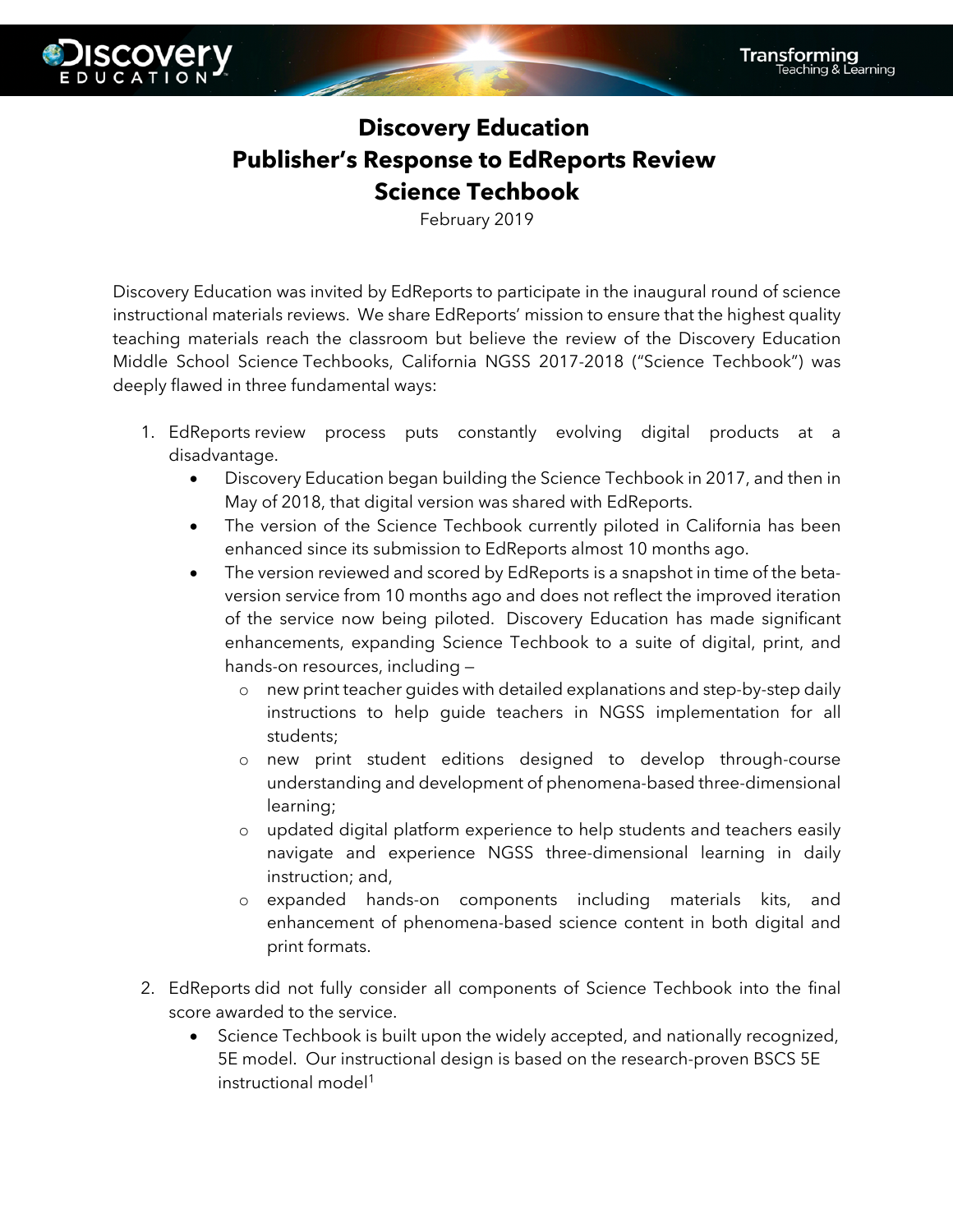

- Every concept in Science Techbook expects students to demonstrate threedimensional learning throughout the entire 5E learning cycle. The unique relationship of digital and print which is offered in the new Science Techbook will provide an even more powerful approach to engage and excite students at all levels.
- However, EdReports only fully considered 4 of the 5 Es, and did not fully acknowledge the "Elaborate with STEM" component of our product. EdReports said they believed this section was optional for students and teachers, and as a result, this major section of the service was not fully considered in the score. We clarified our position that this section was not optional, yet EdReports still did not fully consider this part of the service in scoring.
- 3. Discovery Education's submission has in the past received positive reviews when scored against EQuIP and IMET NGSS reviews. Yet, our submission was scored significantly lower by the EdReports rubric, which we understand was based on those two rubrics. We believe this disconnect is rooted in EdReports' preference for a prescribed learning path.
	- Our services have done exceptionally well when reviewed with the EQuIP, IMET, and other instructional product review rubrics. We have won every state-level teacher review we have entered, including California, Oregon, West Virginia, Tennessee, as well as many local adoptions.
	- Our success in other NGSS state and local adoptions that used the EQuIP and IMET rubrics demonstrate that our earlier versions of Science Techbook are wellaligned and fully meet the expectations of the NGSS.
	- We believe EdReports expects instructional materials should provide teachers and students a more singular, prescribed pathway through the learning experience.
	- Discovery Education believes in providing multiple pathways for students and teachers, and in line with Universal Design for Learning (UDL) principles, we are committed to providing multiple learning pathways for all types of users in all educational settings.
	- We feel it is essential that students experience NGSS three-dimensional learning through multiple paths into concepts and then be able to express their understanding in multiple ways, and accordingly we have designed our products with these UDL concepts as a major organizing feature.
	- EdReports seems to expect that most middle school science classrooms are provisioned in a standardized way with the full sets of labs and equipment that one may find in suburban or private schools. Science Techbook was designed to work well in these settings but also in schools that may not be as well provisioned.
	- We remain committed to ensuring that NGSS three-dimensional learning is accessible to all students but feel that our UDL design, which EdReports read as "optionality" has unfairly penalized us in this review.